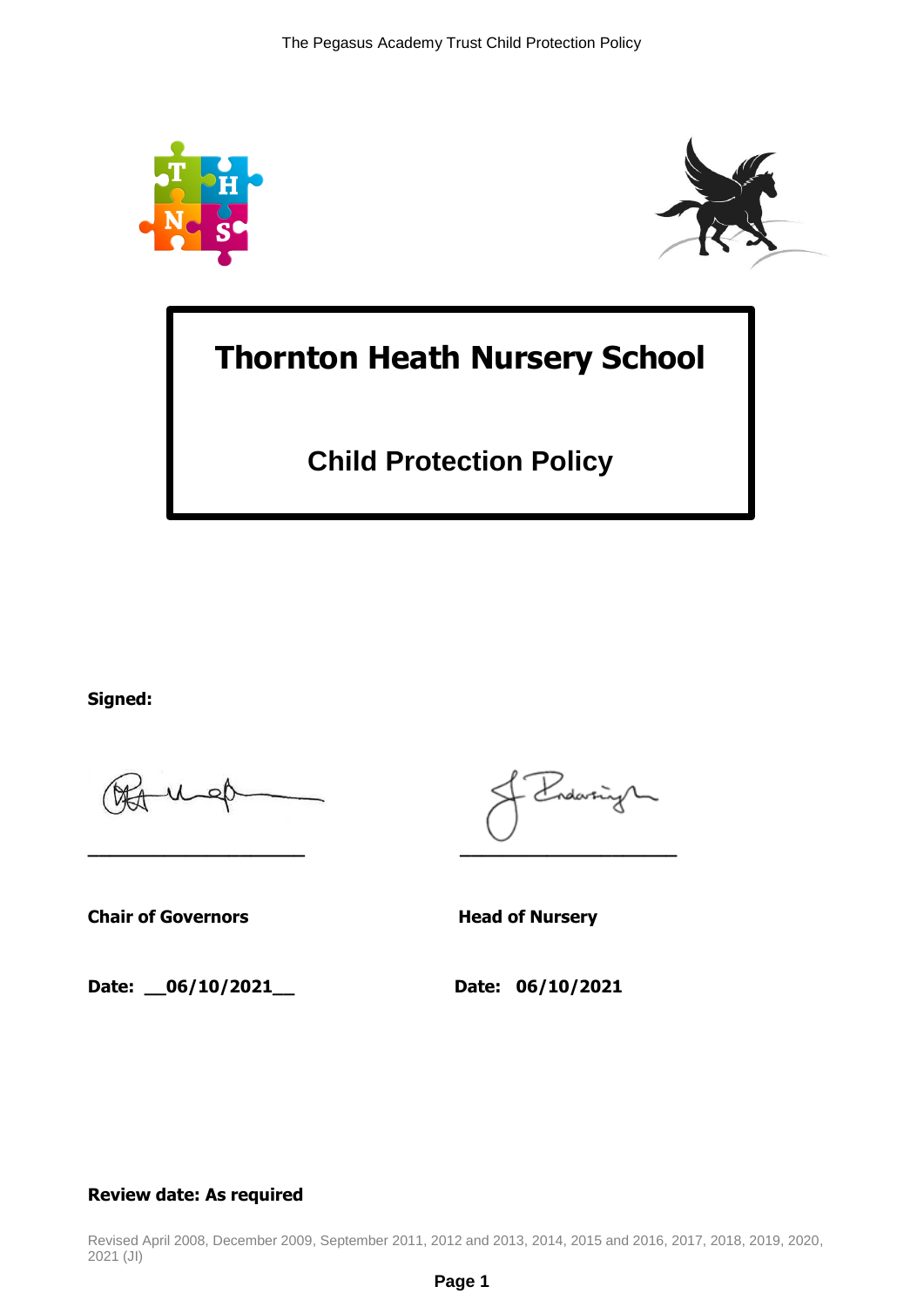

# **Child Protection Policy**



**This policy was revised in September 2021 to reflect day-to-day practice within Thornton Heath Nursery School (THNS) . Should a period of "lockdown" be re-instated, this should be read in conjunction with our "Covid-19 annex to safeguarding policy."**

### **Important contacts**

| <b>ROLE/ORGANISATION</b>                                                    | <b>NAME</b>                                                                  | <b>CONTACT DETAILS</b>                                                                 |
|-----------------------------------------------------------------------------|------------------------------------------------------------------------------|----------------------------------------------------------------------------------------|
| Single Point of Contact                                                     | Croydon SPOC (Single<br>Point of Contact)                                    | 0208 726 6464                                                                          |
|                                                                             |                                                                              | For urgent child protection matters<br>requiring immediate attention: 0208<br>255 2888 |
|                                                                             |                                                                              | <b>SPOC Professionals Consultation Line</b><br>email: childreferrals@croydon.gov.uk    |
|                                                                             |                                                                              | Manager: Jonathan Lung (Service<br>Leader, Children & Families)                        |
|                                                                             |                                                                              | Email:<br>Jonathan.Lung@croydon.gov.uk                                                 |
| Designated safeguarding<br>lead for Pegasus Academy<br>Trust (DSL)          | Lynne Sampson                                                                | 0208 653 2618                                                                          |
|                                                                             |                                                                              | Isampson@pegasusacademytrust.org                                                       |
| Designated safeguarding<br>lead for Thornton Heath<br><b>Nursery School</b> | Jenette Indarsingh                                                           | 0208 684 0494                                                                          |
|                                                                             |                                                                              | head@THNS.org                                                                          |
| Local authority designated<br>officer (LADO)                                | <b>Steve Hall Local Authority</b><br>Senior Designated Officer<br>$(LADO)$ : | LADO@croydon.gov.uk                                                                    |
|                                                                             |                                                                              | Steve.hall@croydon.gov.uk                                                              |
|                                                                             |                                                                              | Tel: 0208 255 2889                                                                     |
|                                                                             | LADO: Jane Parr                                                              | Mob: 07825 830328                                                                      |
|                                                                             |                                                                              | Email: jane.parr@croydon.gov.uk                                                        |
|                                                                             |                                                                              | Tel: 0208 726 6000 (Ext. 84343)<br>Mob: 07985 590505                                   |
| Channel helpline                                                            |                                                                              | 020 7340 7264                                                                          |

# **1. Introduction**

**1.1** This document is a statement of the aims and strategies for the protection of pupils from harm within Thornton Heath Nursery School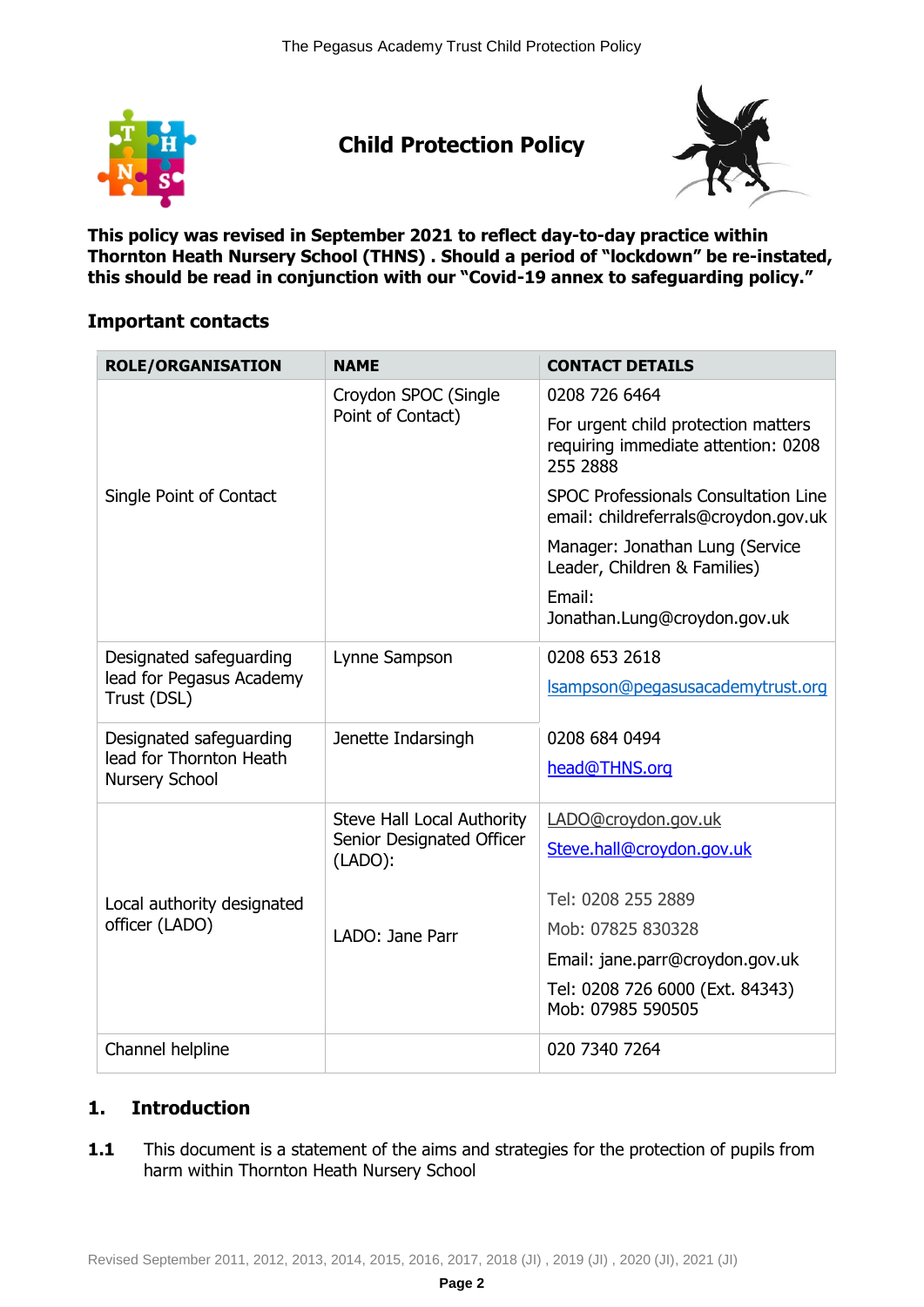- **1.2** The schools, staff, parents, carers, governors, Members of the Academy Councils (MACs) and directors share a common responsibility to keep our children safe. "Keeping Children Safe In Education: statutory guidance for schools and colleges" (DfE) (updated 09/21) and "Working Together to Safeguard Children (2018)" (HM Government) provide statutory guidance and a framework for enabling schools to fulfil their statutory duties effectively and efficiently in the best interests of children. The schools have a statutory responsibility in the area of child protection to recognise abuse and to refer concerns about abuse to the appropriate agency, i.e. social services, police or the NSPCC. We take seriously the responsibility to protect and safeguard the welfare of the children and young people entrusted to our care. We recognise that safeguarding against female genital mutilation (FGM), trafficking and sexual exploitation, peer on peer abuse, exposure to domestic violence, voyeurism, on-line abuse, radicalisation and extremism are as important as safeguarding against any other vulnerability. This policy meets requirements relating to safeguarding and welfare in the statutory framework for the Early Years Foundation Stage.
- **1.3** The names of the **designated leads** with overall responsibility for child protection are displayed in each staffroom and are given to any parent or carer requesting the information. The designated leads are also identified on the first day of the autumn term annually when child protection training is delivered to the whole Trust. Any member of staff, member of an academy council, director or parent should contact one of the designated leads if there is a concern about a particular child. If the suspicions in any way involve one of the designated leads, then the report should be made in the first instance to another designated lead within the Trust.
- **1.4** Jenette Indarsingh is the overall lead for safeguarding for Thornton Heath Nursery School.

# **2. Our aims**

- **2.1** This policy is supported by the aims of the Pegasus Academy Trust but we strive particularly to provide:
	- **a)** An ethos in which all children feel safe, secure, valued and respected;
	- **b)** A culture where equality of opportunity exists for all;
	- **c)** A place where children can feel confident to talk openly and be sure of being listened to;
	- **d)** Support for children, parents and staff in difficult situations relating to child protection.

# **3. Ways of achieving these aims**

- **3.1** Children are taught to understand the need for 'being safe' and ways in which they can help to protect themselves.
- **3.2** In line with "Teaching Online Safety in School" (June 2019) children and staff are made aware of the ways in which pupils can be protected when accessing the internet when they are working in school and at home.
- **3.3** In Nursery, children are spoken to on such issues as 'Stranger Danger' and who to talk to if they are feeling worried or upset
- **3.4** Thornton Heath Nursery School's behaviour policy encourages positive reinforcement of good behaviour and defines clearly what is, and is not, acceptable behaviour.
- **3.5** The Early Years Matters outcomes include Personal Social and Emotional goals that give children the opportunity to consider and discuss many aspects of life and we strive to help them to understand the dangers of abuse and how they can be protected. Opportunity is given for children to voice their feelings and understand that it is right to say 'No' in certain situations. Children are taught about the importance of good "mental health" which is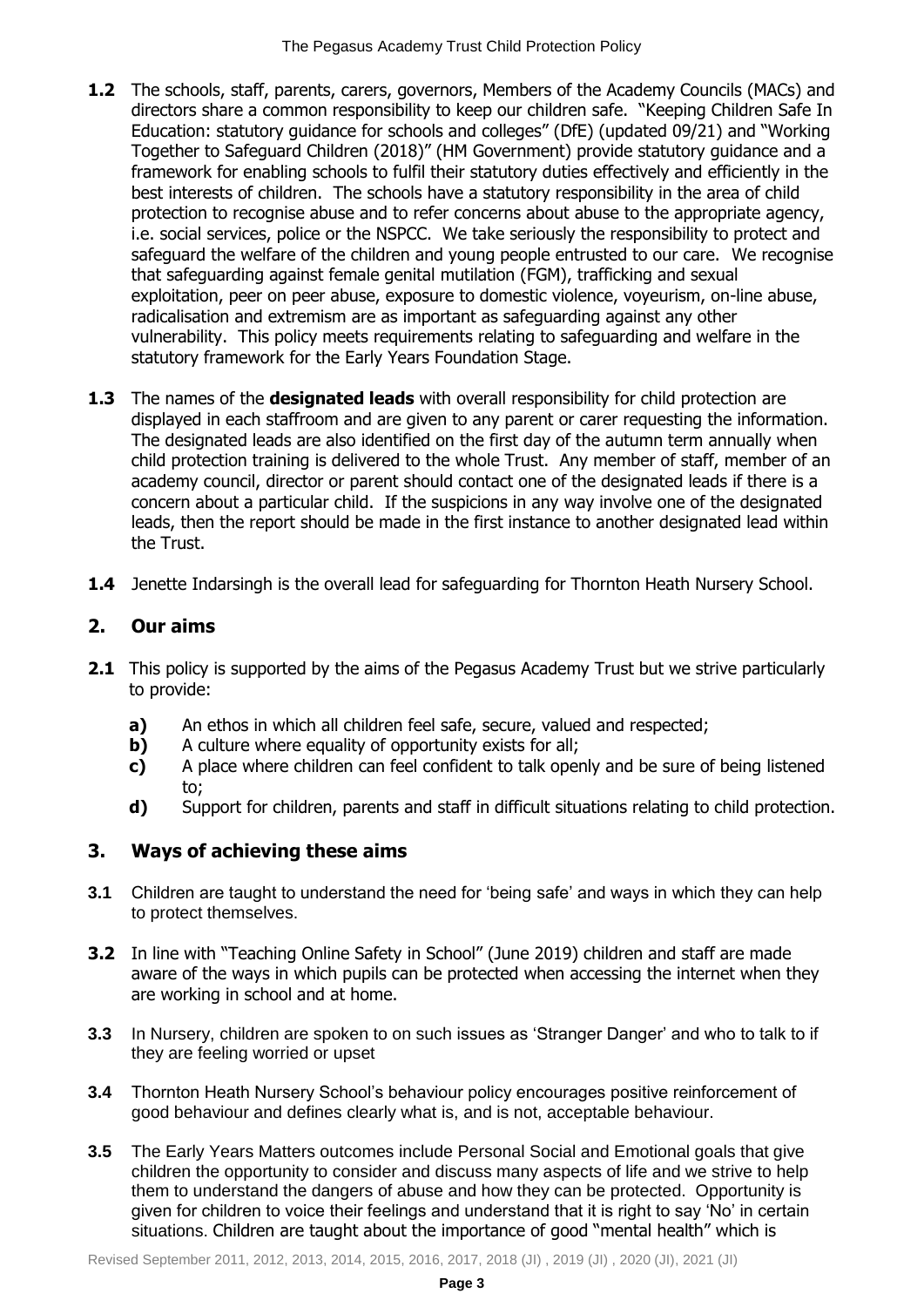promoted throughout their school life. Classes use 'circle time' as a valuable method of discussing and resolving difficult issues amongst children.

- **3.6** During the school day the children are supervised at all times. Each keyworker takes responsibility for handing their children over to their parents / carers at the end of the session until every child has left, or passes that responsibility onto another member of staff.
- **3.7** All visitors who come into the Nursery must come through the main entrance and report to the office, signing their name in the visitors' book with their time of arrival and departure. Visitors are given our "Quick guide to Safeguarding at THNS" leaflet and directed to familiarise themselves with the Designated Safeguarding Leads (DSL) poster which has photographs of the nursery DSLs on it.
- **3.8** Staff wear THNS staff lanyards with their roles clearly highlighted on their ID card.
- **3.9** We pride ourselves on fostering a friendly, welcoming relationship with parents at our school. The Head of Nursery has an 'open door' policy whereby parents may come to talk to her about their concerns when the need arises. If there is an issue concerning child protection, it is hoped they will feel free to talk openly to them or a member of the teaching staff.

### **4. Signs and symptoms of abuse**

- **4.1** All staff in the THNS and voluntary helpers should be aware of the signs and symptoms of abuse. A referral should be made if there are signs that a) the child is likely to suffer significant harm in the future or b) the child may already have suffered abuse or neglect. If in doubt, raise the concern with one of the designated leads.
- **4.2** Definitions for referral:
	- **a)** Abuse and neglect
	- **b)** Physical abuse
	- **c)** Emotional abuse
	- **d)** Sexual abuse

**Appendix A** gives a clear definition of these definitions and explains factors relating to female genital mutilation, trafficking and exploitation, peer on peer abuse, domestic violence, radicalisation and extremism.

# **5. Management of safeguarding, procedures and record keeping**

- **5.1** Any member of staff receiving a disclosure of abuse from a child, or noticing signs or symptoms of possible abuse in a child, will make written notes as soon as possible (e.g. within an hour), writing down exactly what was said or seen, putting the scene into context, and giving the time and location.
- **5.2** Dates and times of events should be recorded as accurately as possible, together with a note of when the record was made. The written note must then be given to one of the designated leads who may ask the member of staff to complete a Child Protection Expression of Concern Form, a copy of which is attached to this policy.
- **5.3** All hand-written notes will be kept, even if they are subsequently typed up as part of a more formal report.
- **5.4** A more formal record of the disclosure is recorded by the DSL through CPOMS (Child Protection Online Management System) with all handwritten documentation scanned and attached to the relevant case.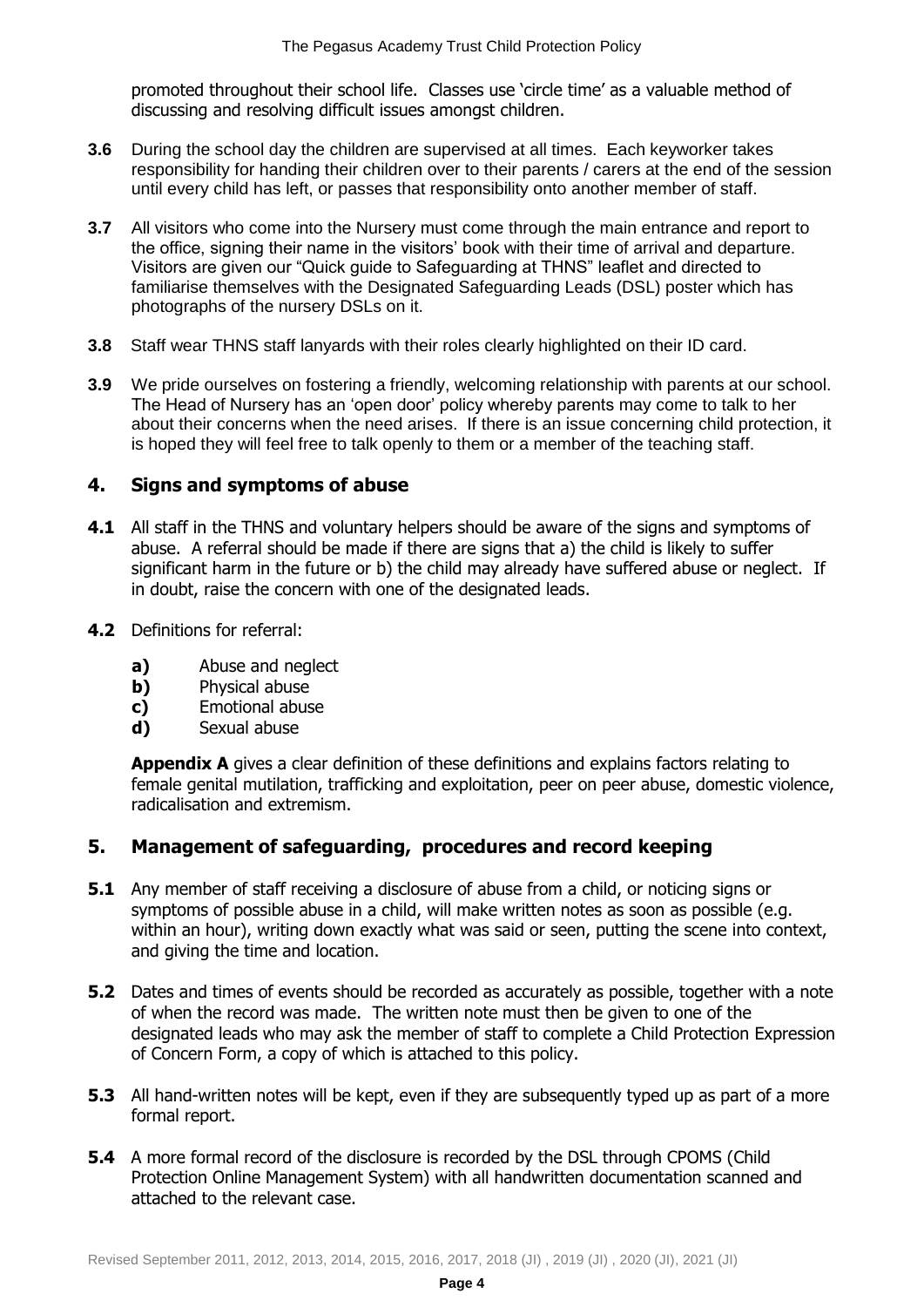- **5.5** It is the responsibility of the designated lead to decide whether and when to make a referral to Social Services. Some concerns may need to be monitored over a period of time before a decision to be referred is made.
- **5.6** If after consultation a member of staff feels that appropriate action is not being taken s/he may refer directly to Social Services, but is encouraged to inform the Head of Nursery or one of the Executive Headteachers (PAT) that they are doing so.
- **5.7** If staff have safeguarding concerns, or an allegation is made about another member of staff (including supply staff and volunteers) posing a risk of harm to children, then:
	- this should be referred to the Head of Nursery or Executive Headteacher who will contact the LA to discuss and agree further action to be taken in respect of the child and the member of staff
	- where there are concerns/allegations about the Head of Nursery or Executive Headteacher, this should be referred to the chair of governors / MACs
- **5.8** In some circumstances THNS may have to consider an allegation against an individual not directly employed by them, where our disciplinary procedures do not fully apply, for example, supply teachers provided by an employment agency. Whilst THNS would not be the employer of a supply teacher, we must ensure allegations are dealt with properly. The governing body, Head of Nursery and Executive Headteachers should discuss with the agency whether it is appropriate to suspend the supply teacher, or redeploy them to another part of the school, whilst they carry out their investigation. Agencies should be fully involved and co-operate in any enquiries from the LADO, police and/or children's social services.
- **5.9** The designated safeguarding lead and any deputies should liaise with their safeguarding partners and work with other agencies in line with Working Together to Safeguard Children.  **NPCC (National Police Chiefs Council) - When to call the police -** should help designated safeguarding leads understand when they should consider calling the police and what to expect when they do.

# **6. The child protection register**

- **6.1** The designated lead will inform members of staff who have direct pastoral responsibility (i.e. class teachers) of children whose names are on the child protection register. These children must be monitored very carefully and the slightest concern should be recorded on an incident sheet and passed immediately to one of the designated leads.
- **6.2** When a child who is on the register leaves one of the schools, the designated lead will inform the child's new Nursery or school immediately and discuss with the designated lead the transfer of any confidential information the school may hold.

# **7. The role of the Designated Lead**

- **7.1** The designated lead shall ensure that s/he is fully conversant with statutory child protection requirements and will co-ordinate action on child abuse within school, ensuring that staff are aware of their own responsibilities in relation to child protection. The Head of Nursery has overall responsibility for child protection in their school but may designate some, or all, of these responsibilities to other designated leads.
- **7.2** S/he is responsible for referring individual cases of suspected abuse to the social services department, and for liaising with that department and other agencies on these and other general issues relating to child protection.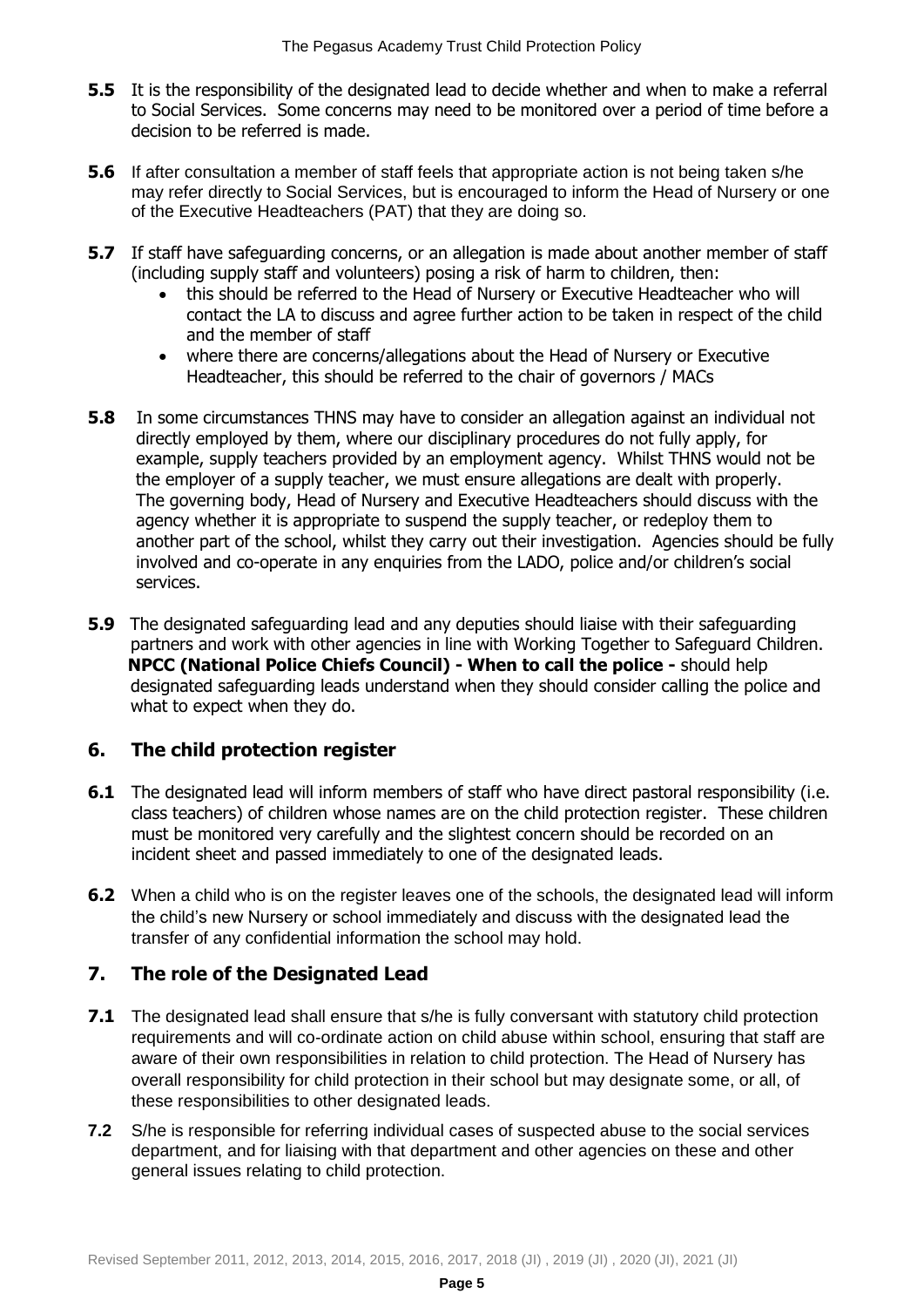- **7.3** S/he has responsibility for organising training on all aspects of child protection within Thornton Heath Nursery School and acts as a point of reference on child protection issues for other staff.
- **7.4** The designated safeguarding lead will ensure that she is trained in e-safety issues and that she is aware of the potential for serious child protection issues arising from the sharing of personal data, access to inappropriate materials, inappropriate on line contacts and cyber bullying.
- **7.5** S/he will ensure that Thornton Heath Nursery School is represented at child protection conferences or, failing that, that a report is submitted to the conference from the school/s.
- **7.6** S/he will also ensure that any recommendations made by the conference, which involve school staff, are carried out as agreed at the conference.
- **7.7** Should the alleged perpetrator of abuse be a member of staff, the designated lead will consult in line with LA guidelines.

### **8. Code of practice**

- **8.1** All staff at Thornton Heath Nursery School, including those working on a supply basis, should take normal precautions not to place themselves in a vulnerable position with relation to child protection. It is always advisable for interviews or work with individual children or parents to be conducted in view of other adults. Physical restraint should only be used when a child is endangering him/herself or others and such events should be recorded and signed by a witness.
- **8.2** Staff should never promise a child to keep certain information confidential. It must be explained that staff have certain duties to help keep that child safe, which may involve informing others.
- **8.3** Appendix B "Guidance for Teachers: Handling disclosure of abuse" is useful guidance relating to what to do if you suspect abuse.

#### **9. Monitoring and review**

- **9.1** The procedures in this policy will be monitored in the light of any new information and guidance which becomes available. It is reviewed at least annually and agreed by the governing body. All subsequent changes are reported annually to the governors together with a report on training.
- **9.2** The policy is reviewed annually at the start of each academic year by all staff within the nursery.

| Review date: |
|--------------|
|              |
|              |
|              |
|              |

Chair of Governors

Signed: Date: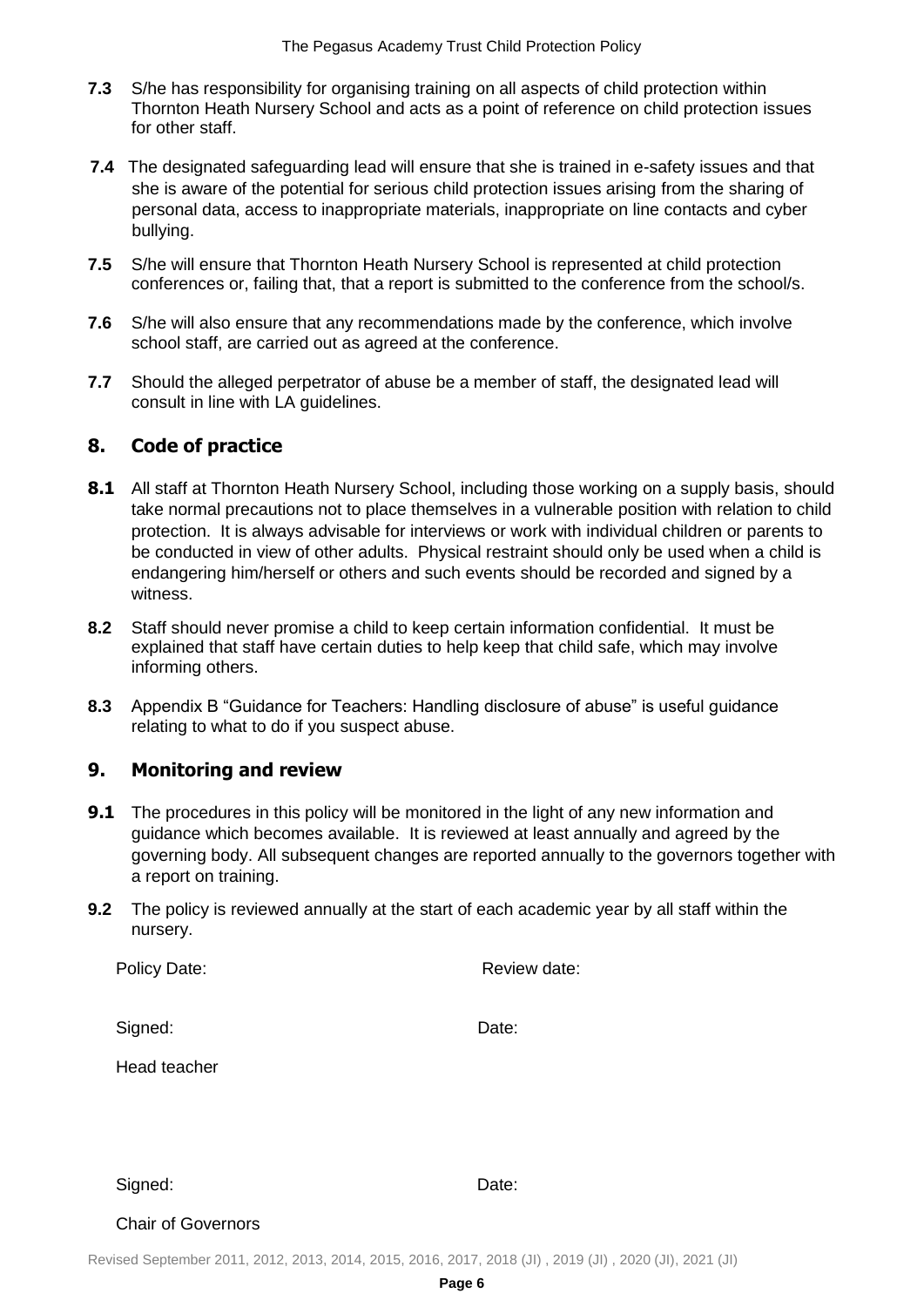# **Appendix A – Working together to safeguard children**

Safeguarding and promoting the welfare of children is defined for the purposes of this guidance as:

- protecting children from maltreatment;
- preventing impairment of children's mental and physical health or development;
- ensuring that children grow up in circumstances consistent with the provision of safe and effective care; and
- taking action to enable all children to have the best outcomes

# **A1 Abuse and Neglect**

**A1.1** Somebody may abuse or neglect a child by inflicting harm, or by failing to act to prevent harm. Children may be abused in a family or in an institutional or community setting; by those known to them or, more rarely, by a stranger.

# **A2 Physical Abuse**

**A2.1** Physical abuse may involve hitting, shaking, throwing, poisoning, burning or scalding, drowning, suffocating, or otherwise causing physical harm to a child. Physical harm may also be caused when a parent or carer feigns the symptoms of, or deliberately causes ill health to a child whom they are looking after. This situation is commonly described using terms such as factitious illness by proxy or Munchausen syndrome by proxy.

# **A3 Emotional Abuse**

**A3.1** Emotional abuse is the persistent emotional ill-treatment of a child such as to cause severe and persistent adverse effects on the child's emotional development. It may involve conveying to children that they are worthless or unloved, inadequate, or valued only insofar as they meet the needs of another person. It may feature age or developmentally inappropriate expectations being imposed on children. It may involve causing children frequently to feel frightened or in danger, or the exploitation or corruption of children. Some level of emotional abuse is involved in all types of ill-treatment of a child, though it may occur alone.

# **A4 Sexual Abuse**

- **A4.1** Sexual abuse involves grooming, forcing or enticing a child or young person to take part in sexual activities, whether or not the child is aware of what is happening. Grooming is the process that abusive adults use to trick a child or young person into believing that they are trustworthy so that they can eventually sexually exploit them. Sexual exploitation and/or abuse may involve physical contact, including penetrative (e.g. rape or buggery) or nonpenetrative acts. They may include non-contact activities, impact, including the extent of premeditation, the degree of threat and coercion, sadism, and bizarre or unusual elements. A child's ability to cope with the experience of sexual abuse, once recognised or disclosed, is strengthened by the support of a non-abusive adult carer who believes the child, helps the child understand the abuse, and is able to offer help and protection.
- **A4.2** A proportion of adults who sexually abuse children have themselves been sexually abused as children. They may also have been exposed as children to domestic violence and discontinuity of care. However, it would be quite wrong to suggest that most children who are abused will inevitably go on to become abusers themselves.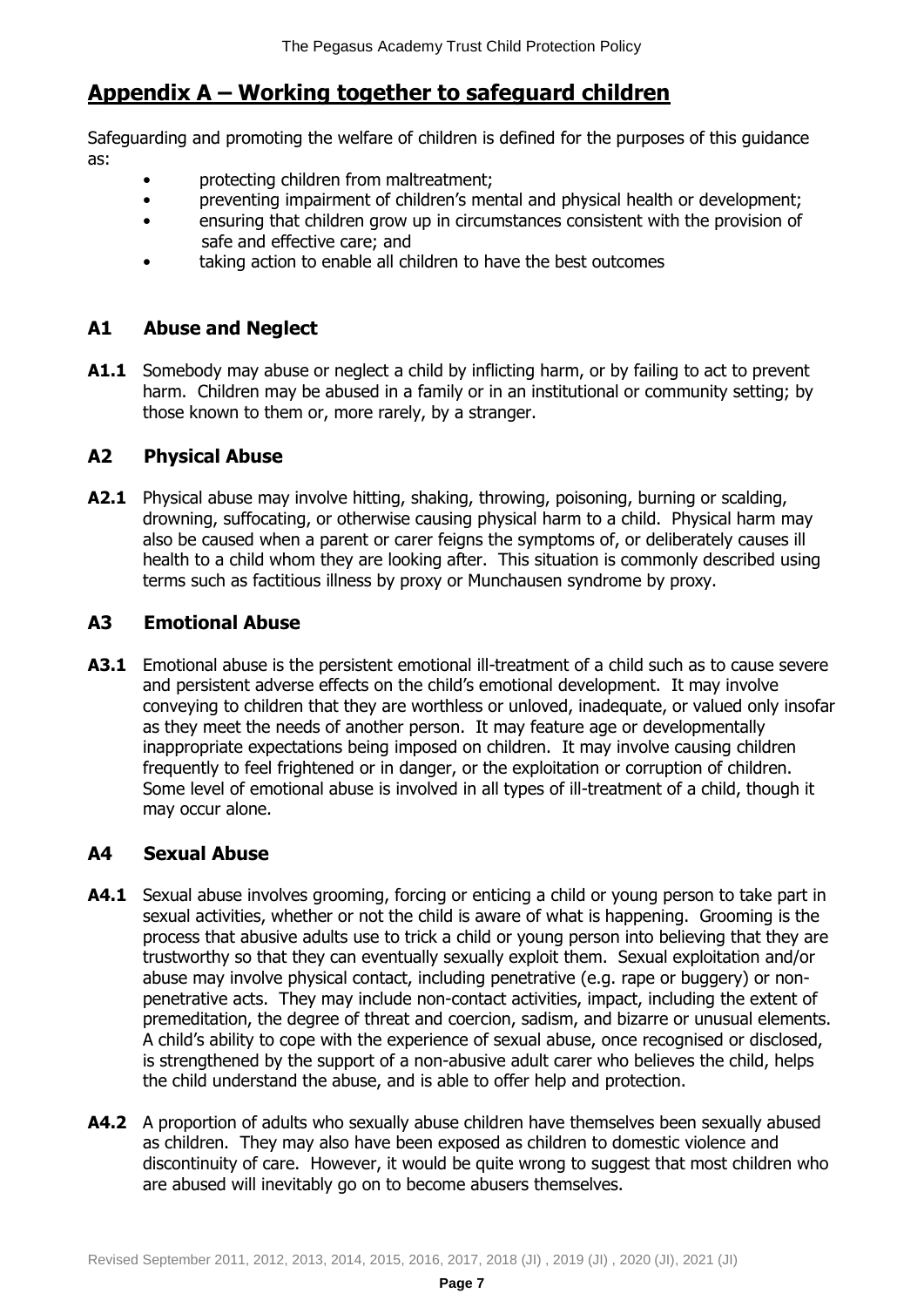# **A5 Neglect**

**A5.1** Severe neglect of young children is associated with major impairment of growth and intellectual development. Persistent neglect can lead to serious impairment of health and development, and long-term difficulties with social functioning, relationships and educational progress. Neglect can also result, in extreme cases, in death.

# **A6 The concept of significant harm**

- **A6.1** The Children Act 1989 introduced the concept of significant harm as the threshold that justifies compulsory intervention in family life in the best interests of children. The local authority is under a duty to make enquiries, or cause enquiries to be made, where it has reasonable cause to suspect that a child is suffering, or likely to suffer significant harm (s.47). A court may only make a care order (committing the child to the care of the local authority) or supervision order (putting the child under the supervision of a social worker, or a probation officer) in respect of a child if it is satisfied that:
	- **a)** The child is suffering, or is likely to suffer, significant harm; and
	- **b)** That the harm or likelihood of harm is attributable to a lack of adequate parental care or control (s.31).
- **A6.2** There are no absolute criteria on which to rely when judging what constitutes significant harm. Consideration of the severity of ill-treatment may include the degree and the extent of physical harm, the duration and frequency of abuse and neglect, and the extent of premeditation, degree of threat and coercion, sadism, and bizarre or unusual elements in child sexual abuse. Each of these elements has been associated with more severe effects on the child, and/or relatively greater difficulty in helping the child overcome the adverse impact of the ill-treatment. Sometimes, a single traumatic event may constitute significant harm, e.g. a violent assault, suffocation or poisoning. More often, significant harm is a compilation of significant events, both acute and long-standing, which interrupt, change or damage the child's physical and psychological development. Some children live in family and social circumstances where their health and development, are neglected. For them, it is the corrosiveness of long-term emotional, physical or sexual abuse that causes impairment to the extent of constituting significant harm. In each case, it is necessary to consider any ill-treatment alongside the family's strengths and supports.
- **A6.3** To understand and establish significant harm, it is necessary to consider:
	- **a)** The family context.
	- **b)** The child's development within the context of their family and wider social and cultural environment.
	- **c)** Any special needs, such as a medical condition, communication difficulty or disability that may affect the child's development and care within the family.

# **A7 "Good enough" parenting**

- **A7.1 Basic physical care.** Including adequate food and rest, protection from danger, etc.
- **A7.2 Affection.** Physical contact, cuddling, patience, allowing for annoying behaviour, approval, etc.
- **A7.3 Security.** Consistent patterns of care and daily routine, a predictable environment, etc.
- **A7.4 Stimulation of innate potential.** By praise, encouragement, responsiveness to child's questions and play, etc.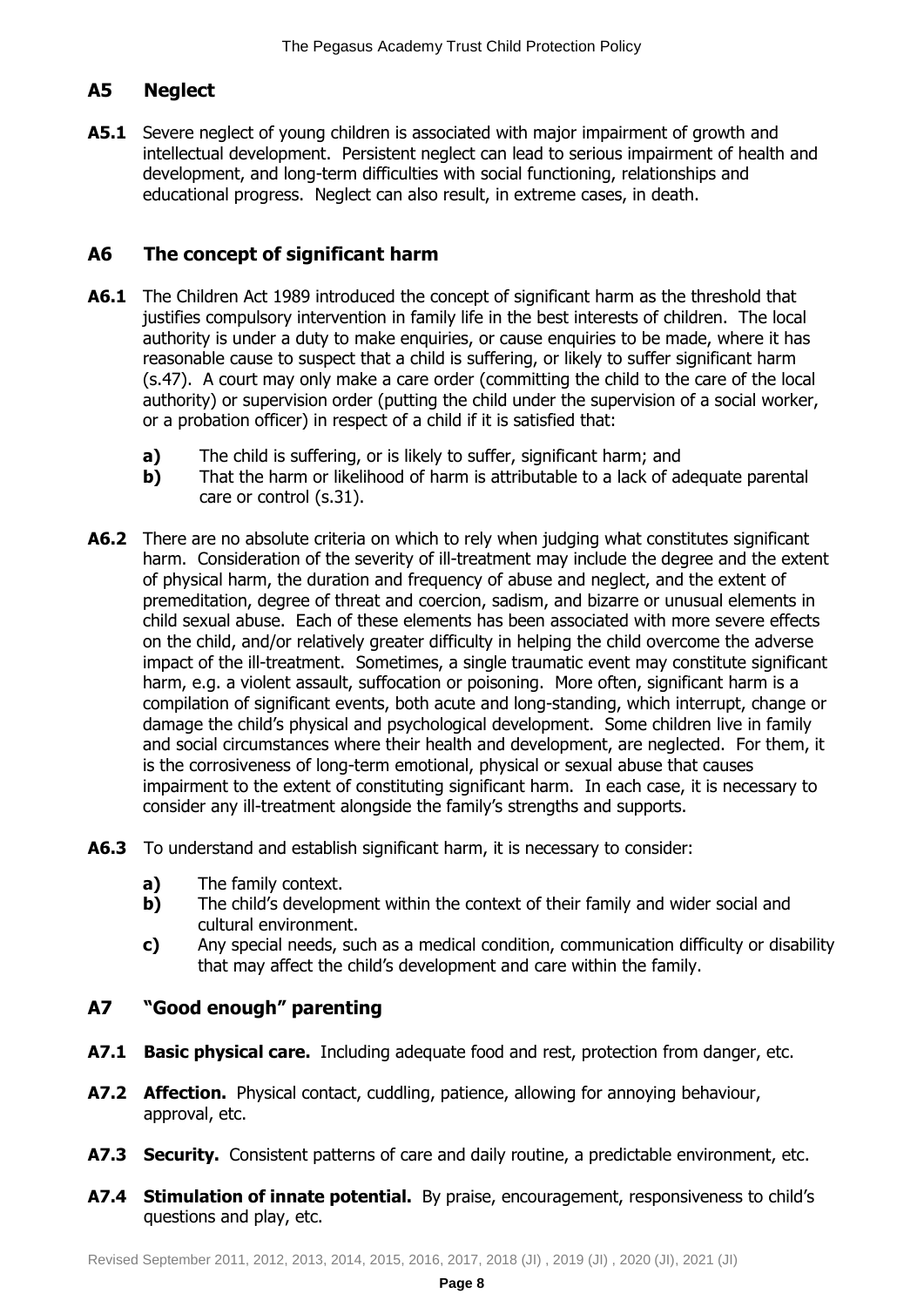- **A7.5 Guidance and control.** To teach adequate social behaviour, discipline within child's comprehension, positive role modelling, etc.
- **A7.6 The development of 'responsibility'.** Age/developmentally appropriate self-care, decision making, allowing mistakes which the child may learn from, etc.
- **A7.7 Age appropriate development of independence.** Providing increasing opportunities for the child to take steps out from the family and into society; the development of the child as a separate person.

# **A8 Female Genital Mutilation (FGM)**

- **A8.1 Definition.** FGM also known as female genital cutting and female circumcision, is the ritual removal of some or all of the external female genitalia.
- **A8.2 Possibility of risk.** There are a number of factors in addition to a girl's or woman's community or country of origin that could increase the risk that she will be subjected to FGM. Any girl born to a woman who has been subjected to FGM must be considered to be at risk of FGM as must other female children in the extended family. Any girl who has a sister who has already undergone FGM must be considered to be at risk of FGM, as must other female children in the extended family. Any girl withdrawn from Personal, Social and Health Education or Personal and Social Education may be at risk as a result of her parents wishing to keep her uninformed about her body and rights. The age at which girls undergo FGM varies enormously according to the community. The procedure may be carried out when the girl is newborn, during childhood or adolescence, at marriage or during the first pregnancy. However, the majority of cases of FGM are thought to take place between the ages of 5 and 8 and therefore girls within that age bracket are at a higher risk.

#### **A8.3 Indications that FGM may be about to take place**

FGM happens to British girls in the UK as well as overseas (often in the family's country of origin). Girls of school age who are subjected to FGM overseas are thought to be taken abroad at the start of the school holidays, particularly in the summer holidays, in order for there to be sufficient time for her to recover before returning to her studies. There can also be clearer signs when FGM is imminent.

- **a)** It may be possible that families will practise FGM in the UK when a female family elder is around, particularly when she is visiting from a country of origin;
- **b)** You may hear reference to FGM in conversation, for example a girl may tell other children about it;
- **c)** A girl may confide that she is to have a 'special procedure' or to attend a special occasion to 'become a woman';
- **d)** A girl may request help from a teacher or another adult if she is aware or suspects that she is at immediate risk;
- **e)** Parents state that they or a relative will take the child out of the country for a prolonged period;
- **f)** A girl may talk about a long holiday to her country of origin or another country where the practice is prevalent

#### **A8.4 Indications that a girl or woman has already been subjected to FGM**

She may:

- **a)** Have difficulty walking, sitting or standing and may even look uncomfortable:
- **b)** Spend longer than normal in the toilet due to difficulties urinating;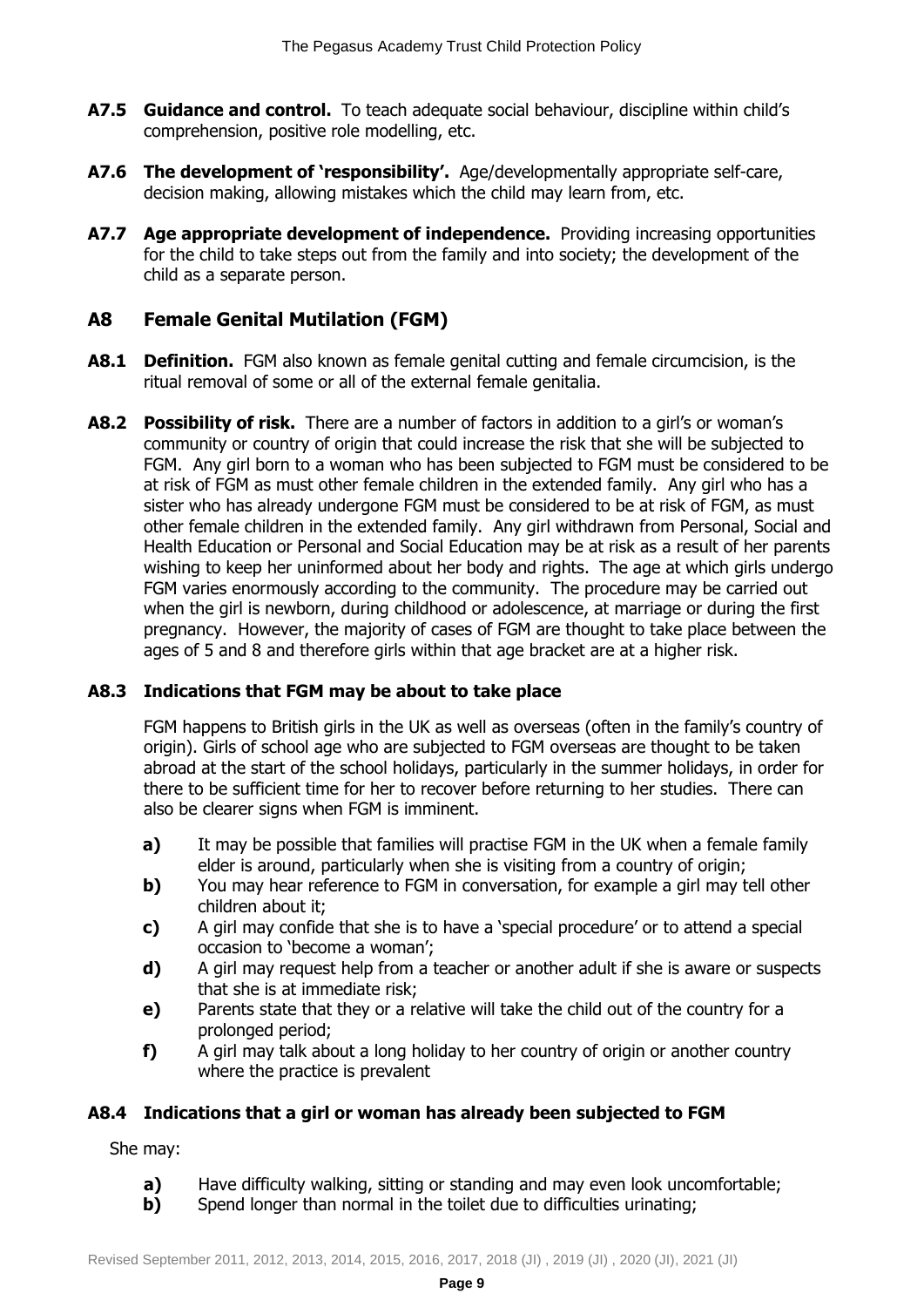- **c)** Spend longer periods of time out of the classroom during the day with bladder or menstrual problems;
- **d)** Have frequent urinary, menstrual or stomach problems;
- **e)** Have prolonged or repeated absences from school or college with noticeable behaviour
- **f)** Changes e.g. withdrawal or depression on her return;
- **g)** Be particularly reluctant to undergo normal medical examinations
- **h)** Confide in a professional;
- **i)** Ask for help, but may not be explicit about the problem due to embarrassment or fear;
- **j)** Talk about pain or discomfort between her legs.

# **A9 Radicalisation and extremism**

- **A9.1 Definition.** Radicalisation is defined as the act or process of making a person more radical or favouring of extreme or fundamental changes in political, economic or social conditions, institutions or habits of the mind. Extremism is defined as the holding of extreme political or religious views.Terrorism is defined as an action that endangers or causes serious violence to a person/people; causes serious damage to property; or seriously interferes or disrupts an electronic system. Staff are reminded to suspend any professional disbelief that instances of radicalisation 'could not happen here' and to refer any concerns as outlined in section five of this policy.
- **A9.2** All schools are subject to a duty under section 26 of the Counter Terrorism and Security Act 2015 (the CTSA 2015), in the exercise of their functions, to have "due regard to the need to prevent people from being drawn into terrorism". This duty is known as the Prevent duty. The Prevent duty should be seen as part of schools' and colleges' wider safeguarding obligations (The Prevent Duty, June 2015).
- **A9.3 Possibility of risk.** It is recognised that children with low aspirations are more vulnerable to radicalisation and therefore we strive to equip our pupils with confidence, self-belief, respect and tolerance as well as setting high standards and expectations for themselves.
- **A9.4 E-safety.** Children are regularly taught about how to stay safe when using the Internet and are encouraged to recognise that people are not always who they say they are online. They are taught to seek adult help if they are upset or concerned about anything they read or see on the Internet. (See acceptable use policy for further clarification)
- **A9.5 Indications of risk**. Signs of possible radicalisation can include people suddenly changing their style of dress or personal appearance to fit in with a particular cause and losing interest with other friends. Staff should be aware of individuals:
	- **a)** using derogatory terms for rival groups and even showing "technical expertise" in areas such as survival skills and chemicals;
	- **b)** spending increasing time in the company of other suspected extremists;
	- **c)** changing their style of dress or personal appearance to accord with the group;
	- **d)** day-to-day behaviour becoming increasingly centred on an extremist ideology, group or cause;
	- **e)** loss of interest in other friends and activities not associated with the extremist ideology, group or cause;
	- **f)** possession of materials or symbols associated with an extremist cause;
	- **g)** attempts to recruit others to the group/cause;
	- **h)** communications with others that suggests identification with a group, cause or ideology;
	- **i)** increase in prejudice-related incidents which may include: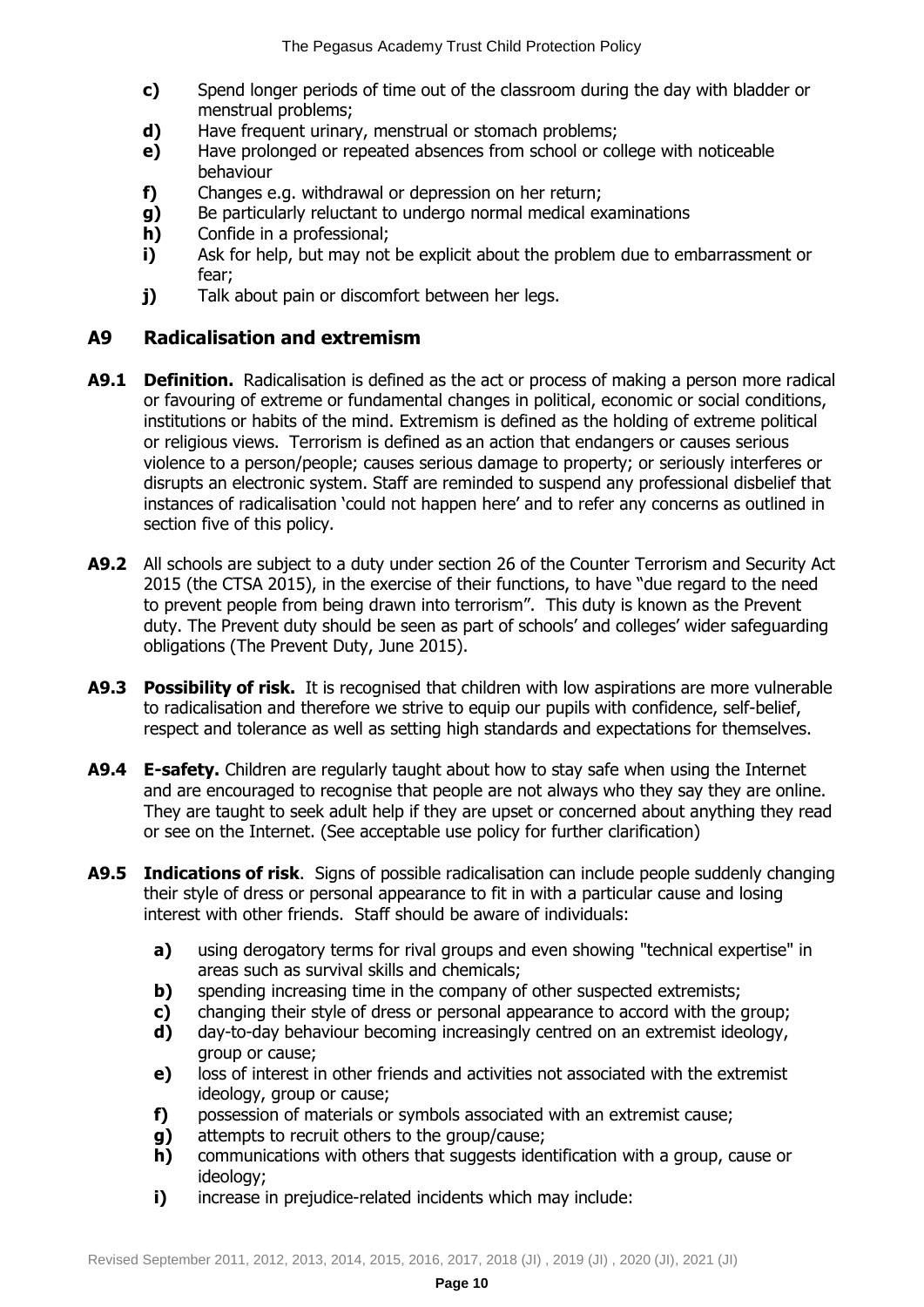- i. physical or verbal assault
- ii. provocative behaviour
- iii. damage to property
- iv. derogatory name calling
- v. possession of prejudice-related materials
- vi. prejudice related ridicule or name calling
- vii. inappropriate forms of address
- viii. refusal to co-operate
- ix. attempts to recruit to prejudice-related organisations
- x. condoning or supporting violence towards others.

### **A10. Trafficked and exploited children**

- **A10.1 Definition.** Child sexual exploitation is a form of child abuse which essentially involves children and young people receiving something e.g. accommodation, drugs, gifts or affection as a result of them performing sexual activities, or having others perform sexual activities on them. It can occur without physical contact, when children are groomed to post sexual images of themselves on the internet.
- **A10.2 Child trafficking** is a form of child abuse in which children are recruited, moved or transported and then exploited, forced to work or sold. Trafficked children are often subject to multiple forms of exploitation including:
	- **a)** sexual exploitation
	- **b)** benefit fraud
	- **c)** forced marriage
	- **d)** domestic servitude such as cleaning, childcare, cooking
	- **e)** forced labour in factories or agriculture
	- **f)** criminal activity such as pickpocketing, begging, transporting drugs, working on cannabis farms, selling pirated DVDs, bag theft.
- **A10.3** Many children are trafficked into the UK from abroad, but children can also be trafficked from one part of the UK to another.

#### **A10.4 Categories of sexual exploitation.** The three broad categories are

- **a)** inappropriate relationships;
- **b)** 'boyfriend' model of exploitation and peer exploitation; perpetrators target children posing as boyfriends', showering them with attention and gifts to cause infatuation. They initiate a sexual relationship with the child, which the child is expected to return as 'proof' of her/his love or as a way of returning the initial attention and gifts.
- **c)** organised/networked sexual exploitation or trafficking.
- **A10.5 Child criminal exploitation. Where** an individual or group takes advantage of an imbalance of power to coerce, control, manipulate or deceive a child into any criminal activity. Some of the following can be indicators of CCE:
	- $\circ$  children who appear with unexplained gifts or new possessions
	- $\circ$  children who associate with other young people involved in exploitation
	- o children who suffer from changes in emotional well-being
	- o children who misuse drugs and alcohol
	- $\circ$  children who go missing for periods of time or regularly come home late
	- o children who regularly miss school or education or do not take part in education.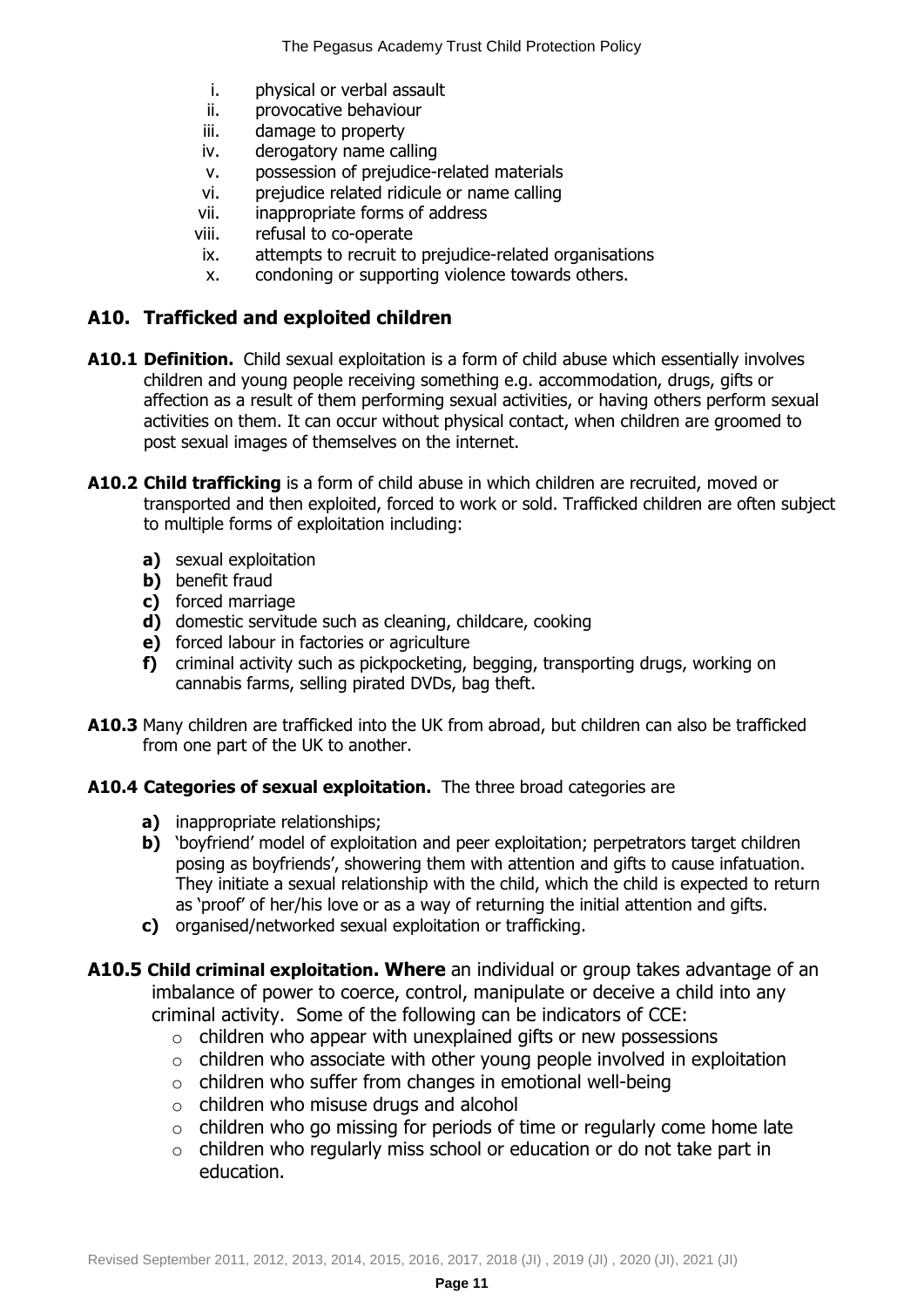# **A11 Domestic abuse**

- **A11.1 Definition** The Domestic Abuse Act 2021 (Part 1) defines domestic abuse as any of the following behaviours, either as a pattern of behaviour, or as a single incident, between two people over the age of 16, who are 'personally connected' to each other:
	- **(a)** physical or sexual abuse;
	- **(b)** violent or threatening behaviour;
	- **(c)** controlling or coercive behaviour;

**(d)** economic abuse (adverse effect of the victim to acquire, use or maintain money or other property; or obtain goods or services); and

- **(e)** psychological, emotional or other abuse.
- **A11.2** People are 'personally connected' when they are, or have been married to each other or civil partners; or have agreed to marry or become civil partners. If the two people have been in an intimate relationship with each other, have shared parental responsibility for the same child, or they are relatives.
- **A11.3** The definition of Domestic Abuse applies to children if they see or hear, or experience the effects of, the abuse; and they are related to the abusive person.
- **A11.4** Types of domestic abuse include intimate partner violence, abuse by family members, teenage relationship abuse and child/adolescent to parent violence and abuse. Anyone can be a victim of domestic abuse, regardless of sexual identity, age, ethnicity, socio-economic status, sexuality or background and domestic abuse can take place inside or outside of the home.
- **A11.5 Operation Encompass** Operation Encompass operates in the majority of police forces across England. It helps police and schools work together to provide emotional and practical help to children. The system ensures that when police are called to an incident of domestic abuse, where there are children in the household who have experienced the domestic incident, the police will inform the key adult (usually the designated safeguarding lead) in school before the child or children arrive at school the following day. This ensures that the school has up to date relevant information about the child's circumstances and can enable support to be given to the child according to their needs. Police forces not signed up to operation encompass will have their own arrangements in place.

#### **A12. Peer on peer abuse**

- **A12.1 Definition.** We recognise that children are capable of abusing their peers. Abuse will never be tolerated or passed off as "banter", "just having a laugh" or "part of growing up".
- **A12.2** We also recognise the gendered nature of peer-on-peer abuse. However, all peer-on-peer abuse is unacceptable and will be taken seriously. Peer on peer abuse can include (but is not limited to): bullying (including cyberbullying); sexual violence and sexual harassment; physical abuse such as hitting, kicking, shaking, biting, hair pulling, or otherwise causing physical harm; sexting and initiation/hazing type violence and rituals.
- **A12.3** Children and young people can be sexually abused by others, whether they are the same age, younger or older. It is important to recognise that children do engage in sexual play and experimenting, which is usually age appropriate, and not to criminalise behaviour that is a perfectly normal and healthy part of growing up. However, the idea that children can sexually abuse others must not be ignored and sexual behaviour between children should not always be dismissed as normal or harmless behaviour.

#### **A12.4** KCSIE 2021 Part 5 and the separate guidance 'Sexual violence and sexual

Revised September 2011, 2012, 2013, 2014, 2015, 2016, 2017, 2018 (JI) , 2019 (JI) , 2020 (JI), 2021 (JI)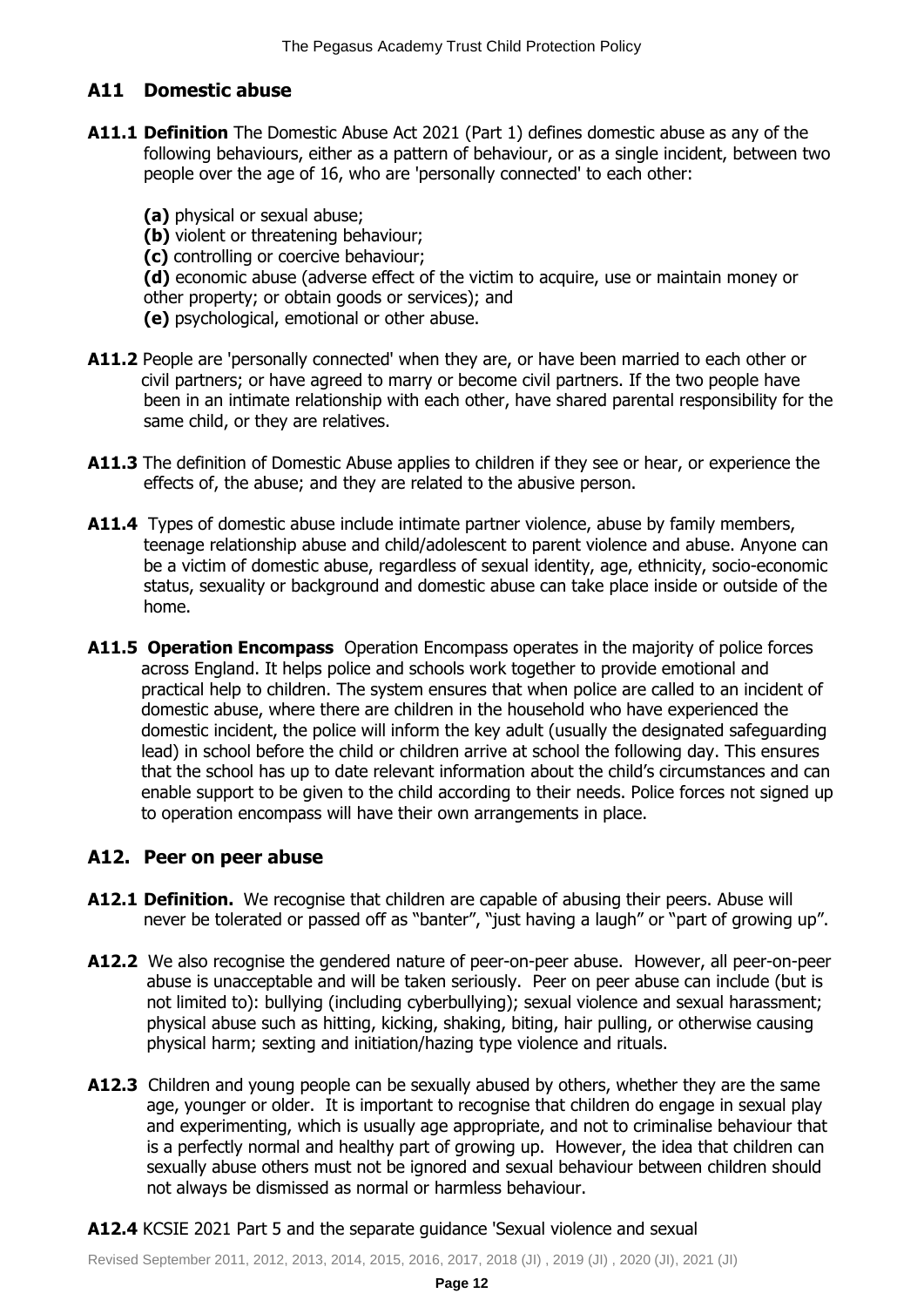harassment between children in schools and colleges' sets out how schools and colleges should respond to reports of sexual violence and sexual harassment.

**A12.5** We recognise that even if there are no reported cases of peer-on-peer abuse, such abuse may still be taking place and is simply not being reported. Any concerns raised by children will be treated seriously, recorded and investigated in line with THNS procedures. Appropriate support will be offered to all affected.

#### **A12.6 Sharing nudes and semi-nudes (previously known as 'sexting')**

In cases where nudes or semi-nudes have been shared, we follow guidance given to schools and colleges by the UK Council for Internet Safety (UKCIS): Sharing nudes and semi-nudes (December 2020)

- **A12.7 Indications of risk.** The presence of one or more of the following points in situations where there has been sexual activity between children should always trigger some concern:
	- **a)** There is an age difference of two years or more between the children;
	- **b)** One of the children is significantly more dominant than the other:
	- **c)** One of the children is significantly more vulnerable than the other e.g. in terms of disability, confidence, physical strength;
	- **d)** There has been some use of threats, bribes or coercion to secure compliance or to maintain secrecy.

#### **A13 Children with SEND**

- **A13.1 Definition.** We recognise that additional barriers can exist when recognising abuse an neglect in relation to children with SEN and Disabilities. Additional challenges for children with SEN and Disabilities include:
	- **a)** Awareness that behaviour, mood and injury may related to possible abuse and not just their SEN or disability;
	- **b)** Higher risk of peer group isolation;
	- **c)** Disproportionate impact of bullying;
	- **d)** Difficulties with communication.

#### **A14. Voyeurism**

**A14.1 Definition**. The Voyeurism (Offences) Act 2019 criminalises the act of 'up skirting'. The Criminal Prosecution Service (CPS) defines 'up skirting' as a colloquial term referring to the action of placing equipment such as a camera or mobile phone beneath a person's clothing to take a voyeuristic photograph without their permission. It is not only confined to victims wearing skirts or dresses and equally applies when men or women are wearing kilts, cassocks shorts or trousers. It is often performed in crowded public places, for example on public transport or at music festivals, which can make it difficult to notice offenders." Upskirting can be used for sexual gratification or to cause the victim humiliation, distress and alarm. Anyone of any gender, can be a victim.

# **A15. Serious Violence**

- **A15.1 Definition**. Children may be at risk from, or involved with, serious violent crime. Indicators of this may include;
	- **a)** Increased absence from school;
	- **b)** A change in friendships or relationships with older individuals or groups;
	- **c)** A significant decline in performance;
	- **d)** Signs of self-harm or a significant change in well-being;
	- **e)** Signs of assault or unexplained injuries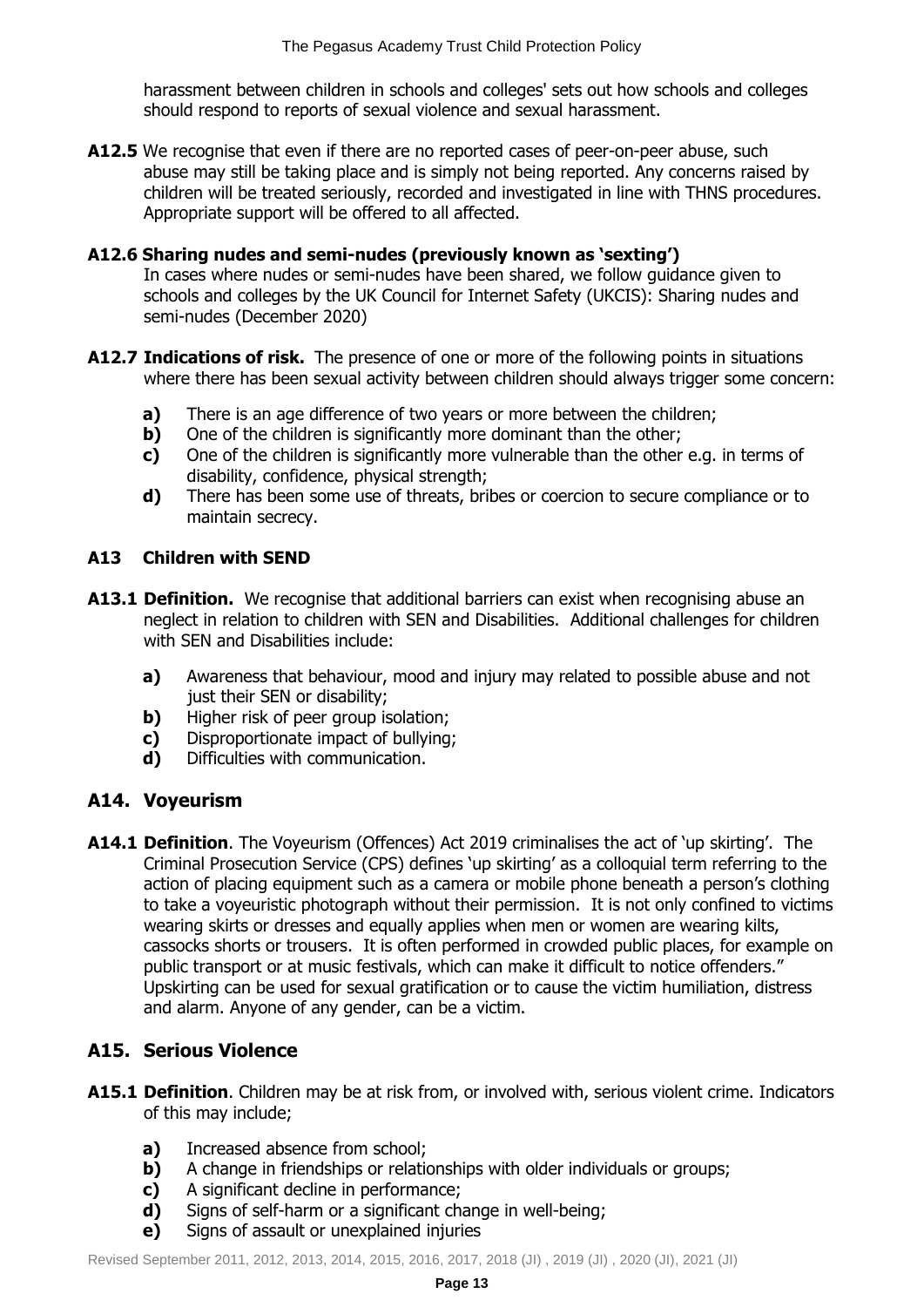**A15.2** Unexplained gifts or new possessions could also indicate that children have been approached by, or are involved with, individuals associated with criminal networks or gangs.

#### **A16. Children Missing in Education**

- **A16.1** Knowing where children are during school hours is an extremely important aspect of Safeguarding. Missing school can be an indicator of abuse and neglect and may also raise concerns about others safeguarding issues, including the criminal exploitation of children.
- **A16.2** Although the children at THNS are of non-statutory school age we monitor attendance carefully and address poor or irregular attendance without delay. Our safeguarding policy outlines our procedures when concerns arise.
- **A17. Homelessness** Being homeless or being at risk of becoming homeless presents a real risk to a child's welfare. The designated safeguarding lead (and any deputies) should be aware of contact details and referral routes in to the Local Housing Authority so they can raise/progress concerns at the earliest opportunity. In most cases school and college staff will be considering homelessness in the context of children who live with their families, and intervention will be on that basis

# **A18. Equality**

- **A18.1 Definition.** Some children have an increased risk of abuse, and additional barriers can exist for some children with respect to recognising or disclosing it. We are committed to anti-discriminatory practice and recognise children's diverse circumstances. We ensure that all children have the same protection, regardless of any barriers they may face. We give special consideration to children who:
	- **a)** Are young carers
	- **b)** Are persistent absentees and are missing education
	- **c)** May experience discrimination due to their race, ethnicity, religion, gender identification or sexuality
	- **d)** Have English as an additional language
	- **e)** Are known to be living in difficult situations for example, temporary accommodation or where there are issues such as substance abuse or domestic violence
	- **f)** Are at risk of FGM, sexual exploitation, honor-based violence, forced marriage, or radicalisation
	- **g)** Are at risk of sexual violence or sexual harassment
	- **h)** Are asylum seekers or refugees
	- **i)** Are at risk due to either their own or a family member's mental health needs
	- **j)** Are at risk due to domestic violence
	- **k)** Are looked after or previously looked after
	- **l)** Are homeless
	- **m)** Have members of their family in prison
	- **n)** Are at risk of child criminal exploitation including county lines, gang violence

(From 'Keeping Children Safe In Education: statutory guidance for schools and colleges September 2021 [DfE]')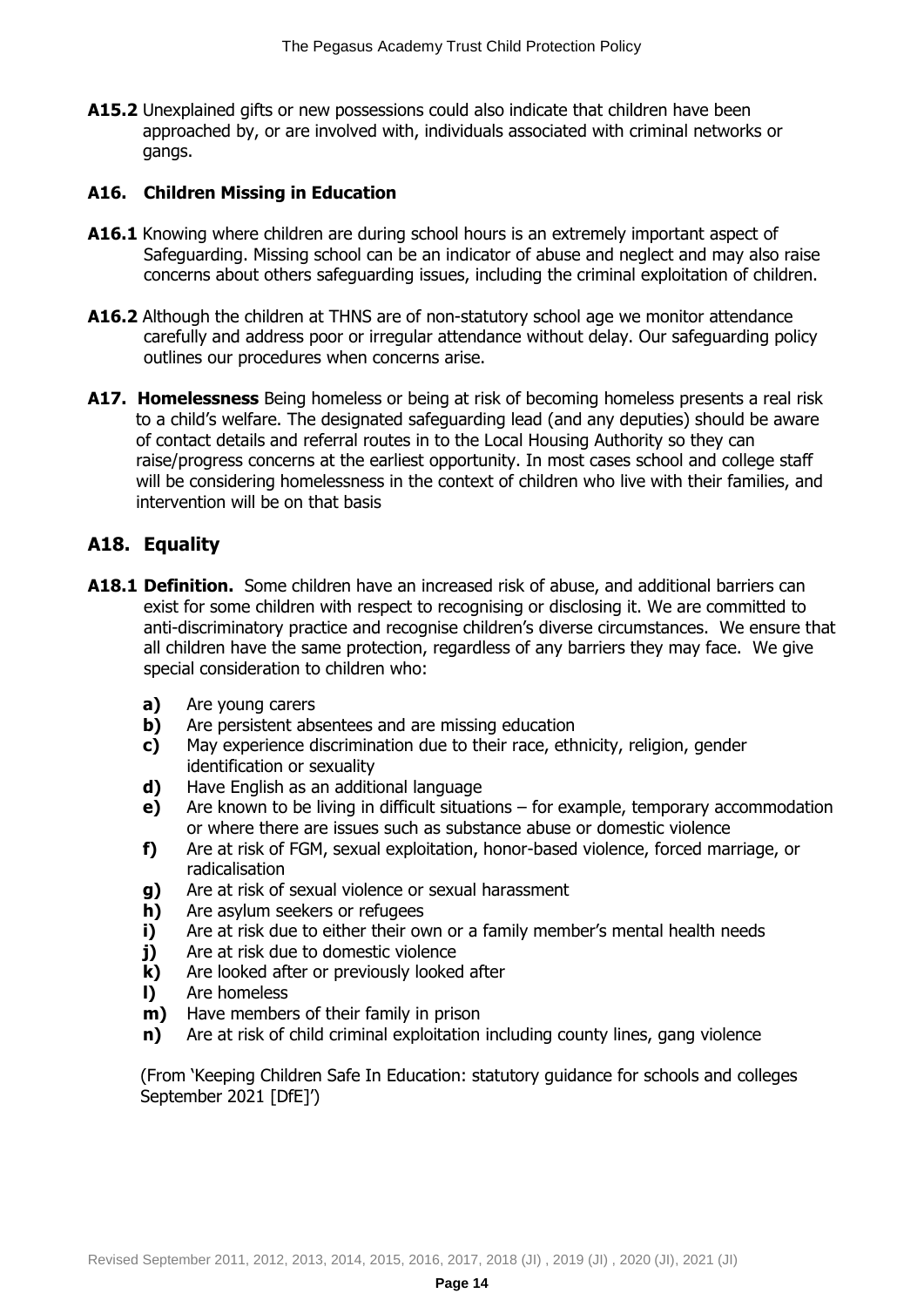# **Appendix B - Guidance for teachers: Handling disclosure of abuse**

# **B1 The perspective**

- **B1.1** To state clearly at the outset, not all children are subjected to abuse. This quidance should be used to assist all staff in enabling children to keep themselves safe and to be more self confident, assertive and communicative about things that are hurtful to them or make them feel uncomfortable.
	- **a)** Child abuse is a phenomenon that currently affects many children, irrespective of culture and economic group. It can take many forms and can have far-reaching affects on children's growth and development;
	- **b)** Teachers have a vital role to play in both the prevention and detection of abuse;
	- **c)** Teachers are in a unique position to observe children's behaviour over time, and they often develop close and trusting relationships with the pupils in their tutor groups;
	- **d)** Teachers may well be the first to suspect that something is amiss when an individual behaves atypically, withdraws from social contacts with others, shows anxiety or stress symptoms in school or appears unusually distressed, confused or disturbed;
	- **e)** The psychological symptoms of sexual or emotional abuse are more difficult to identify but no less real than obvious physical signs of abuse such as bruising or burn marks.;
	- **f)** Teachers and other adults in school should have their suspicions aroused, for example, if a child suddenly starts to steal in school, conveys a knowledge or experience of abusive acts through language, drawings or play, or discloses information;
	- **g)** None of these things, by themselves, can be taken to mean that a child is definitely being abused, but they should signal to the teacher that further enquiries should be made. This is especially the case where there are reasons to believe that a family situation is vulnerable;
	- **h)** Teachers may also find themselves being sought out by a child, a parent or relative, neighbour or family friend, as the focus for disclosure of abuse;
	- **i)** It is absolutely critical that all teachers are aware of the procedures adopted by the school, key staff to be informed, and the LA's Chid Protection Procedures when disclosures are made.

# **B2 Some dos and don'ts**

#### **B2.1 Do:**

- **a)** Reassure the child or adult that it is the right thing to do to tell a trusted person;
- **b)** Attempt to ascertain the facts (who, where, when);
- **c)** Tell the child that you believe them;
- **d)** Tell the child that you will need to involve others in ensuring that the child will, in the future, and explain who needs to be involved and why and what will happen next.
- **e)** Offer ongoing support;
- **f)** Choose a place to talk where you will not be interrupted. This allows you to give your undivided attention and confirms for the child that what they have to say is important.
- **g)** Follow the schools internal policy for Child Protection in terms of communication both within school and to other agencies. Follow the Area Child Protection Procedures and the Authority's Child Protection Procedures;
- **h)** Record facts objectively and accurately (time, date, signature);
- **i)** Look after yourself by ensuring that you can talk to someone about your feelings; Dealing with child abuse is stressful and distressing;
- **j)** A 'quick guide' to child protection procedures at THNS is available in the staff room and is always shared with those new to the school  $-$  e.g. supply teachers;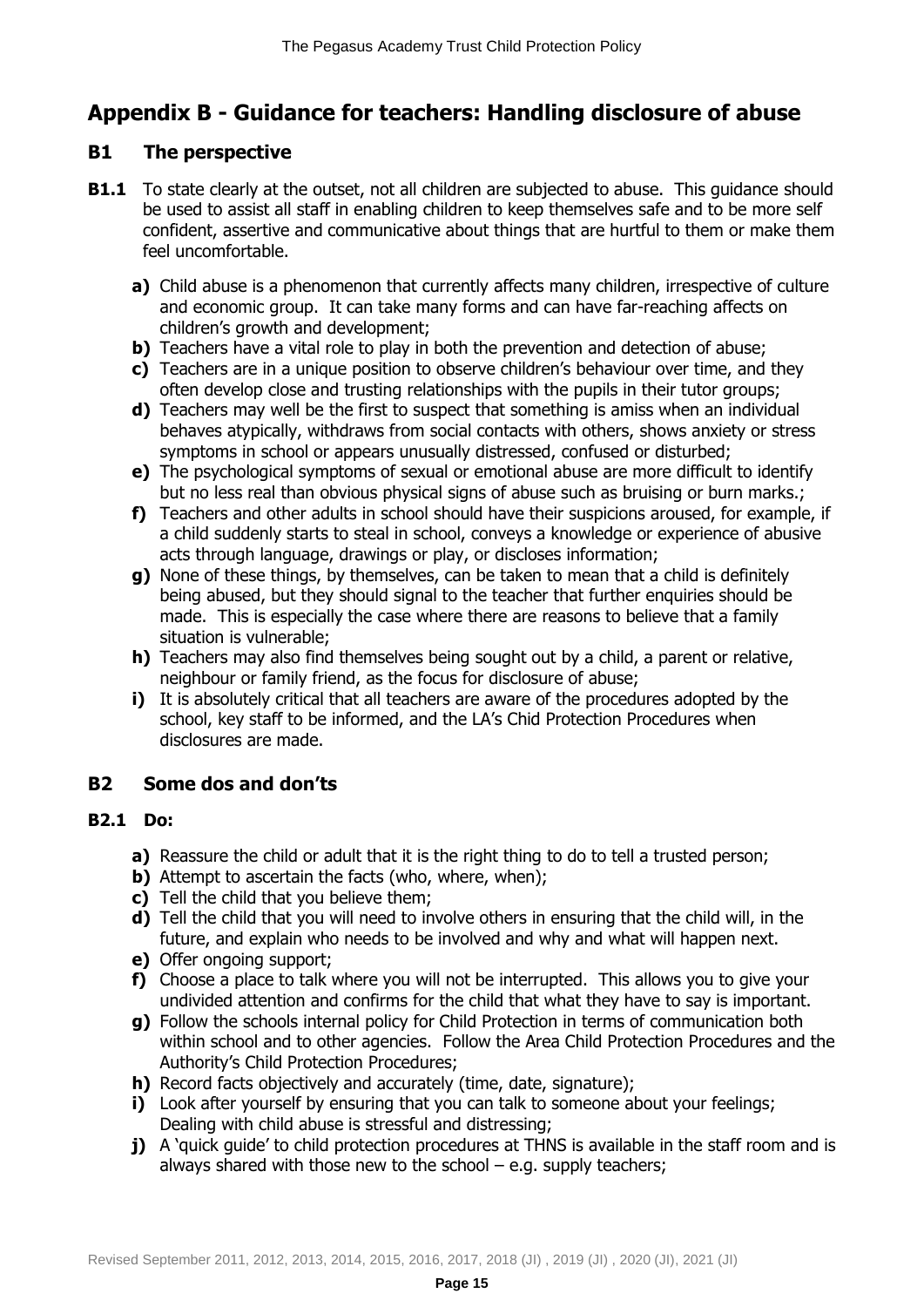# **B2.2 Do not**

- **a)** Promise confidentiality that you cannot keep. The child has already experienced a breach of trust from the adult who abused them;
- **b)** Make false promises or reassurances to the child about what will happen next. Children cope best with honesty, and again should not be exposed to further breaches of trust.
- **c)** Interrupt or stop the child during a disclosure. Let them finish talking before you attempt to inform or involve others;
- **d)** Ask leading questions or sympathise inappropriately. Children should not be pressed to tell more than they choose or be questioned any more than is strictly necessary. It is for others to further the investigation;
- **e)** Discuss your concerns with anyone other than one of the designated leads.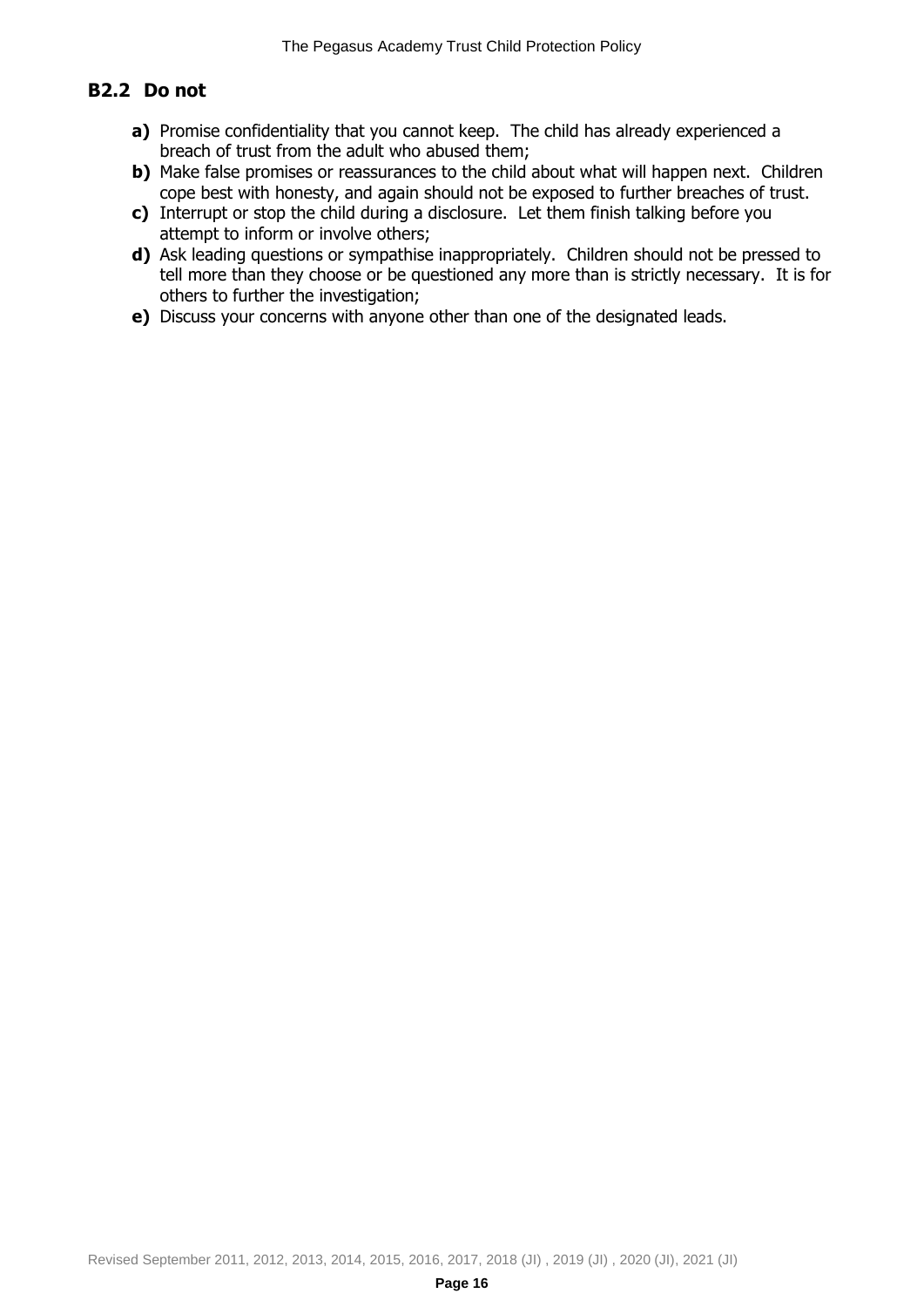

# **Child Protection Expression of Concern Form**

| <b>Pupil's name:</b>                                                                                                                                                                                        |                |  |  |
|-------------------------------------------------------------------------------------------------------------------------------------------------------------------------------------------------------------|----------------|--|--|
| Year group/ D.O.B:                                                                                                                                                                                          | Date and time: |  |  |
| <b>Reported by:</b>                                                                                                                                                                                         | Role:          |  |  |
| <b>Disclosure made?</b><br>and<br>between:__________                                                                                                                                                        |                |  |  |
| Cause for concern?<br><b>Concern raised</b>                                                                                                                                                                 |                |  |  |
|                                                                                                                                                                                                             |                |  |  |
| Person(s) present (including their role e.g. pupil, teacher, lunchtime supervisor etc.):                                                                                                                    |                |  |  |
| <b>Circumstances:</b>                                                                                                                                                                                       |                |  |  |
| Please write a factual account of what has happened:<br>ensure account is factual and does not include any assumptions or opinions<br>$\bullet$<br>indicate any exact phrases spoken with speech marks<br>٠ |                |  |  |
| Print<br>name<br>_Date:                                                                                                                                                                                     | Sign           |  |  |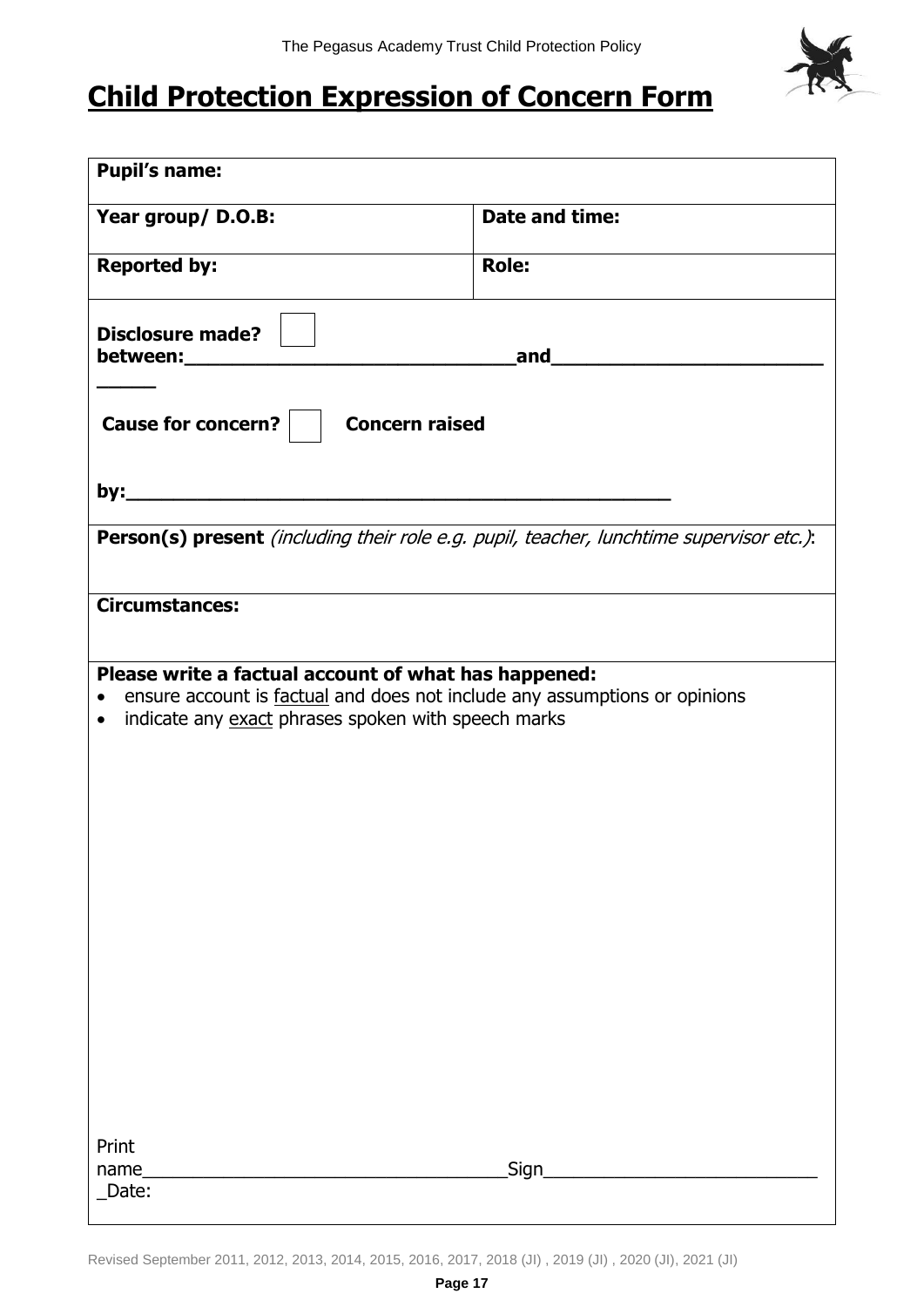(complete skin map on next sheet if necessary)